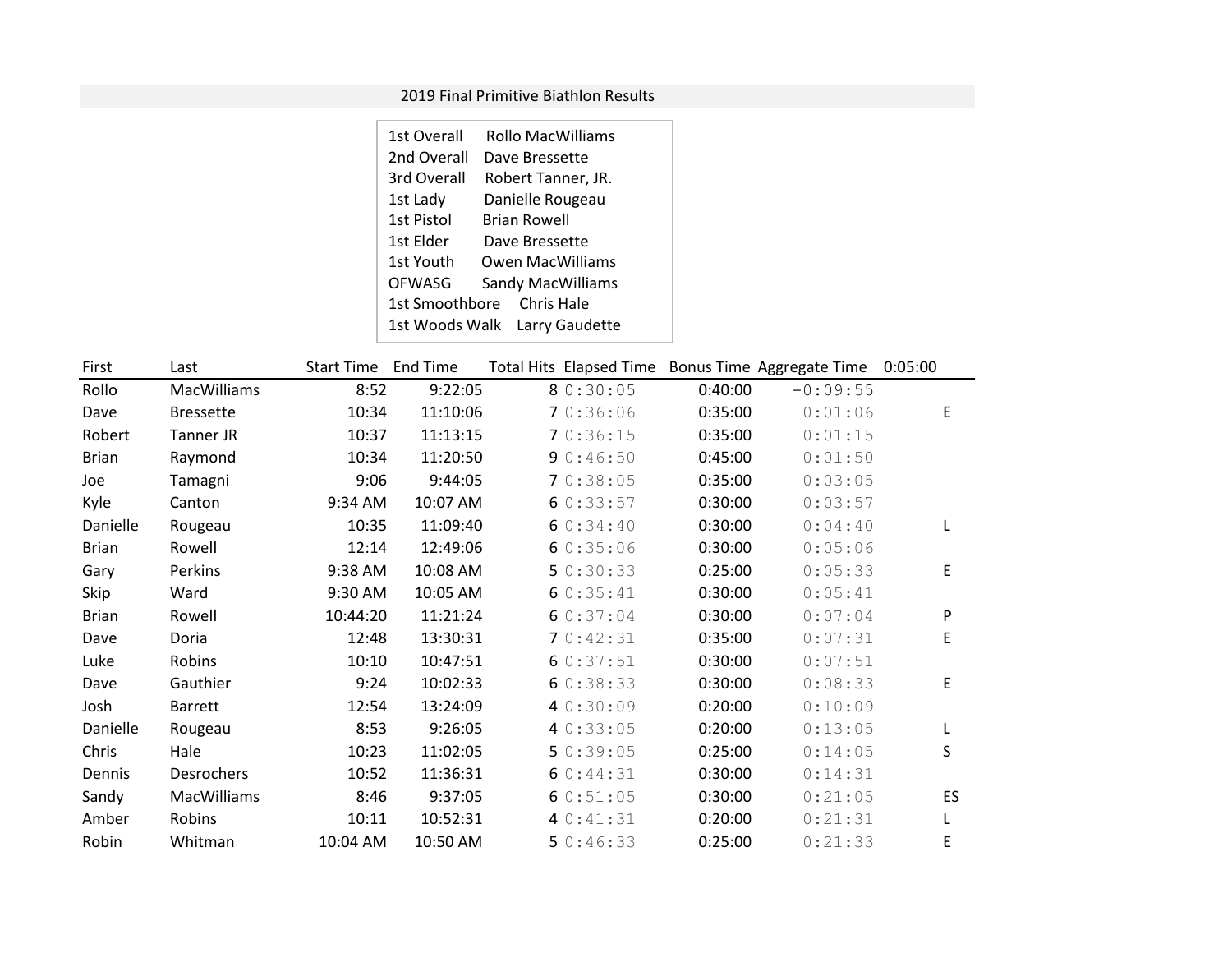| Bob      | Lindeman         | 10:26 | 11:15:31 | 50:49:31  | 0:25:00 | 0:24:31 | E           |
|----------|------------------|-------|----------|-----------|---------|---------|-------------|
| Pete     | Kells            | 11:07 | 11:59:18 | 50:52:18  | 0:25:00 | 0:27:18 |             |
| Dominic  | Couture          | 9:35  | 10:32:25 | 60:57:25  | 0:30:00 | 0:27:25 | $\mathsf E$ |
| Danielle | Rougeau          | 10:07 | 10:42:48 | 10:35:48  | 0:05:00 | 0:30:48 | <b>LP</b>   |
| Rollo    | MacWilliams      | 10:01 | 10:34:22 | 00:33:22  | 0:00:00 | 0:33:22 | ${\sf P}$   |
| Larry    | Hamel            | 11:14 | 12:12:35 | 50:58:35  | 0:25:00 | 0:33:35 | $\mathsf E$ |
| Owen     | Macwilliams      | 8:29  | 9:18:21  | 30:49:21  | 0:15:00 | 0:34:21 | <b>JR</b>   |
| Kari     | <b>Barrett</b>   | 10:13 | 10:53:25 | 10:30:25  | 0:05:00 | 0:35:25 | L           |
| Amanda   | Kirkeby          | 13:12 | 13:52:55 | 10:30:55  | 0:05:00 | 0:35:55 | L           |
| Harley   | Grice            | 10:11 | 11:12:32 | 51:01:32  | 0:25:00 | 0:36:32 | $\mathsf E$ |
| Dave     | Gauthier         | 11:32 | 12:18:50 | 20:46:50  | 0:10:00 | 0:36:50 | $\mathsf E$ |
| Alice    | <b>Butler</b>    | 12:51 | 13:43:04 | 30:52:04  | 0:15:00 | 0:37:04 | L           |
| Sandy    | Macwilliams      | 8:35  | 9:34:26  | 4 0:59:26 | 0:20:00 | 0:39:26 | ES          |
| Ray      | Haines           | 11:00 | 11:54:28 | 30:54:28  | 0:15:00 | 0:39:28 | $\mathsf E$ |
| Amanda   | Kirkeby          | 10:48 | 11:37:29 | 20:49:29  | 0:10:00 | 0:39:29 | Г           |
| Michelle | Lunde            | 10:17 | 11:20:00 | 41:03:00  | 0:20:00 | 0:43:00 | L           |
| Harland  | Blodgett         | 13:06 | 14:24:06 | 71:18:06  | 0:35:00 | 0:43:06 | Е           |
| Roy      | Marble           | 10:57 | 12:03:25 | 4 1:06:25 | 0:20:00 | 0:46:25 | $\mathsf E$ |
| Hilton   | Dier III         | 12:43 | 13:51:25 | 4 1:08:25 | 0:20:00 | 0:48:25 | S           |
| Sarah    | Howard           | 12:52 | 13:42:10 | 00:50:10  | 0:00:00 | 0:50:10 | L           |
| Robert   | <b>Tanner SR</b> | 10:28 | 11:55:35 | 6 1:27:35 | 0:30:00 | 0:57:35 | $\mathsf E$ |
| Sarah    | Cloud            | 10:17 | 11:19:42 | 11:02:42  | 0:05:00 | 0:57:42 | <b>LP</b>   |
| Terry    | Whitney          | 9:01  | 10:04:05 | 11:03:05  | 0:05:00 | 0:58:05 | ES          |
| Ira      | Schiffer         | 8:55  | 10:04:16 | 21:09:16  | 0:10:00 | 0:59:16 | ES          |
| Kyle     | Johnson          | 13:06 | 14:24:09 | 11:18:09  | 0:05:00 | 1:13:09 | JR          |
| Robyn    | Chaffee          | 13:07 | 14:28:52 | 11:21:52  | 0:05:00 | 1:16:52 | L           |
| David    | <b>Delbeck</b>   | 11:54 | 13:53:28 | 51:59:28  | 0:25:00 | 1:34:28 | E           |
| Rick     | Reed             | 12:55 | 13:41:15 | 50:45:25  | 0:25:00 | 0:20:25 | E           |

- $E =$  Elder  $R =$  Rifle<br>  $J =$  Junior  $S =$  Smoc
- S = Smoothbore
- L = Ladies
- P = Pistol